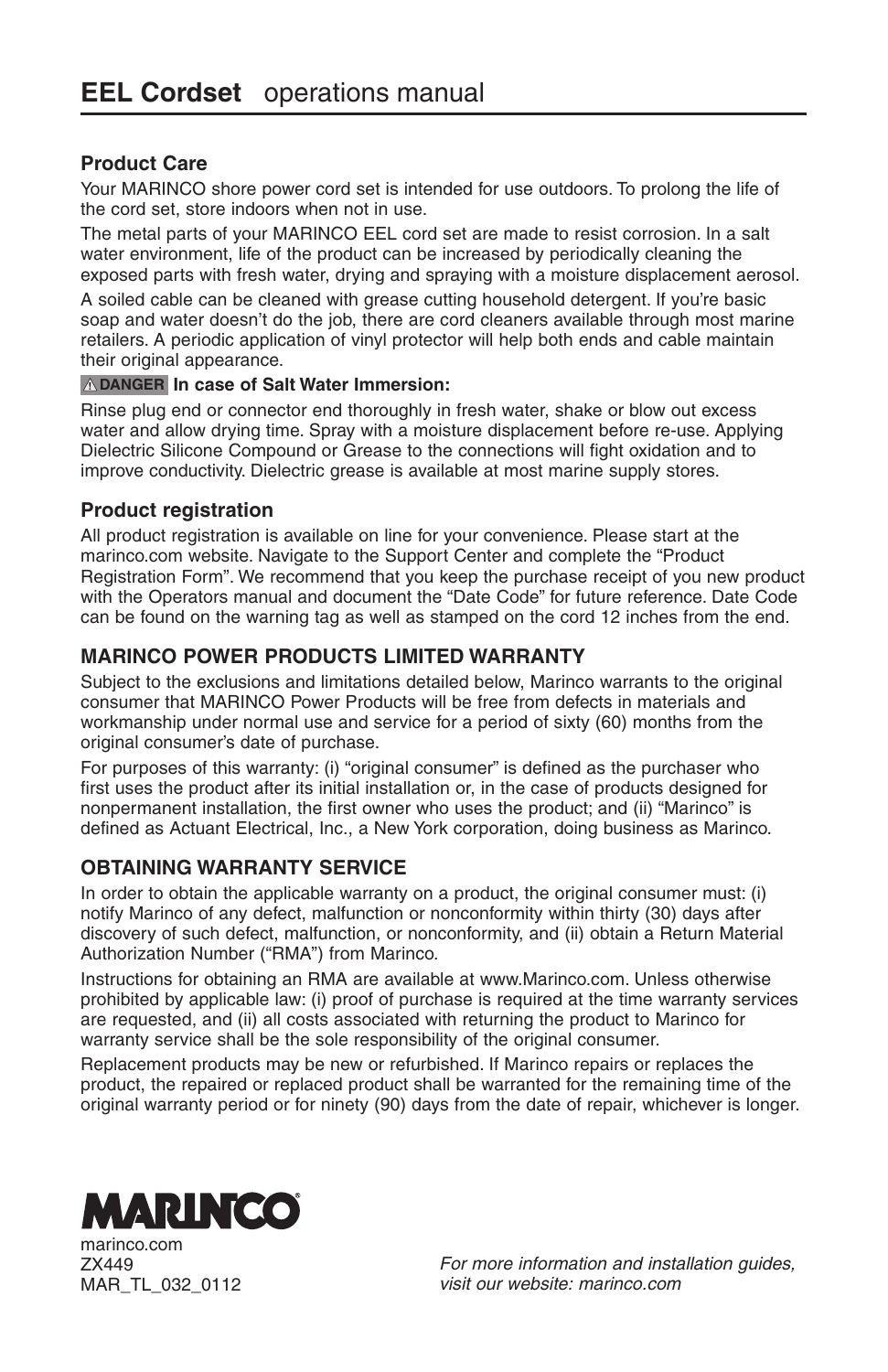

# operations manual

## **EEL Cordset**

## **FOR**:

50 Amp 125/250V, 50 Amp 125V, 30 Amp 125V, models



## **Main Product Specifications**

The **EEL** cordset is equipped with Marinco's patented **Easy Electrical Lock** System, allowing quick one handed connecting and locking to your boat. The EEL is compatible with all Marinco inlets regardless of year or style. Please refer to the operations manual or visit the EEL instructional video located at marinco.com.

## **Product Features**

- Easy one handed connect & lock system
- Blue LED power indicator light on both ends of cord
- • Watertight molded plug and connector for safety and durability
- • Built-in cord light
- • UL approved
- 5 year Warranty
- • Secondary lock for added safety

## **Safety Symbols Definitions**

**The instruction manual and labels applied to the product provide information for avoiding injury or death from unsafe practices related to setting up and operating the product. It is critical that all personnel involved with the use of this product understand these hazards and unsafe practices. The following levels define the severity of the hazard.**

**! DANGER** Immediate hazards that if not avoided WILL result in server injury or death **! WARNING** Serious injury or death COULD occur along with property damage if proper attention is not observed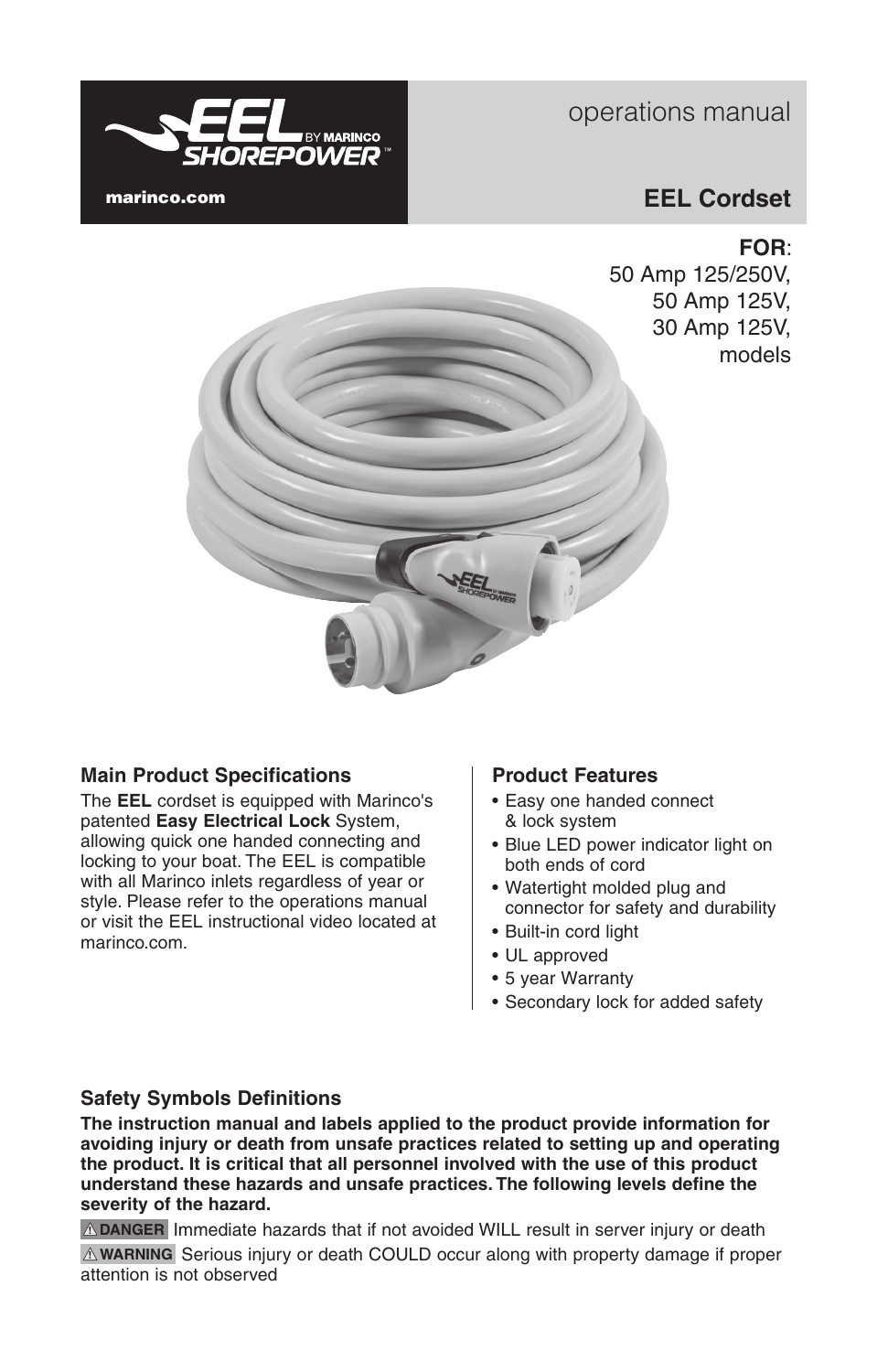## **Warning Labels on Product**

#### **! WARNING ELECTRICAL CORDS CAN BE HAZARDOUS**

Misuse can result in FIRE, DEATH or INJURY by ELECTRICAL SHOCK.

- • If unfamiliar with electrical cord sets or circuits, consult a qualified electrician.
- • Inspect cord set thoroughly before each use. DO NOT USE IF DAMAGED OR CUT.
- • Look for signs of corrosion or overheating. Examine ends of cord set, face of inlet on boat, and receptacle on dock. Look for corrosion, discoloration or melting. If evidence of corrosion or overheating is present, DO NOT USE AFFECTED ITEM. Replace item or seek qualified help.
- Keep children and pets away from cord set.
- • Do not remove, bend or modify any metal prongs or pins of plugs of cord set.
- Turn off boat's shore connection switch before connecting or disconnecting cord set.
- • Connect cord set at boat first. Fully insert and connect cord receptacle into boat power inlet.
- Fully insert opposite end plug into shore power outlet.
- If boat is equipped with a polarity indicator which activates, disconnect cord set and correct polarity.
- • Avoid overheating. Uncoil cord set while in use and do not cover with any material.
- • Do not walk on cord set.
- Do not roll, drag or place object over cord set.
- When finished, disconnect cord set at shore outlet first.
- Do not leave cord set connected to shore outlet when cord set is not in use.
- Store cord set where not exposed to sunlight or weather when not in use.

**! DANGER** In case of water immersion of plug or connector of cords set, AVOID CONTACT WITH WATER. Immediately shut down power source and disconnect cord set. Rinse plug and connector with fresh water. Allow to dry completely before reuse. When dry, spray with electrical contact cleaner.

#### **IMPORTANT! READ THESE INSTRUCTIONS BEFORE USING THIS PRODUCT**

Misuse can result in FIRE, INJURY or DEATH.

#### **Operating Instructions CONNECTION**

Turn off boat's shore connection circuit before connecting or disconnecting cord set. Connect the cord set at boat by holding the ergonomic molded end in one hand and squeeze the wings. Align and fully insert connector end into shore power inlet on your boat. Release the wings and rotate the connector clockwise for a secure connection. Moving the Locking Tab all the way forward into the gap between the wings adds a second locking feature.

You may now connect to the power source on shore by fully inserting the shore end plug into power outlet on dock side. Should the boats reverse-polarity indicator become active, immediately disconnect cord set. Repair the polarity on the shore power source.

#### **USAGE**

- • To avoid overheating, uncoil cord set while in use and do not cover with any material.
- • Do not walk on cord set.
- • Do not roll, drag or place object over cord set
- Keep children and pets away from cord set
- • Do not remove, bend or modify any metal prongs or pins of plugs of cord set